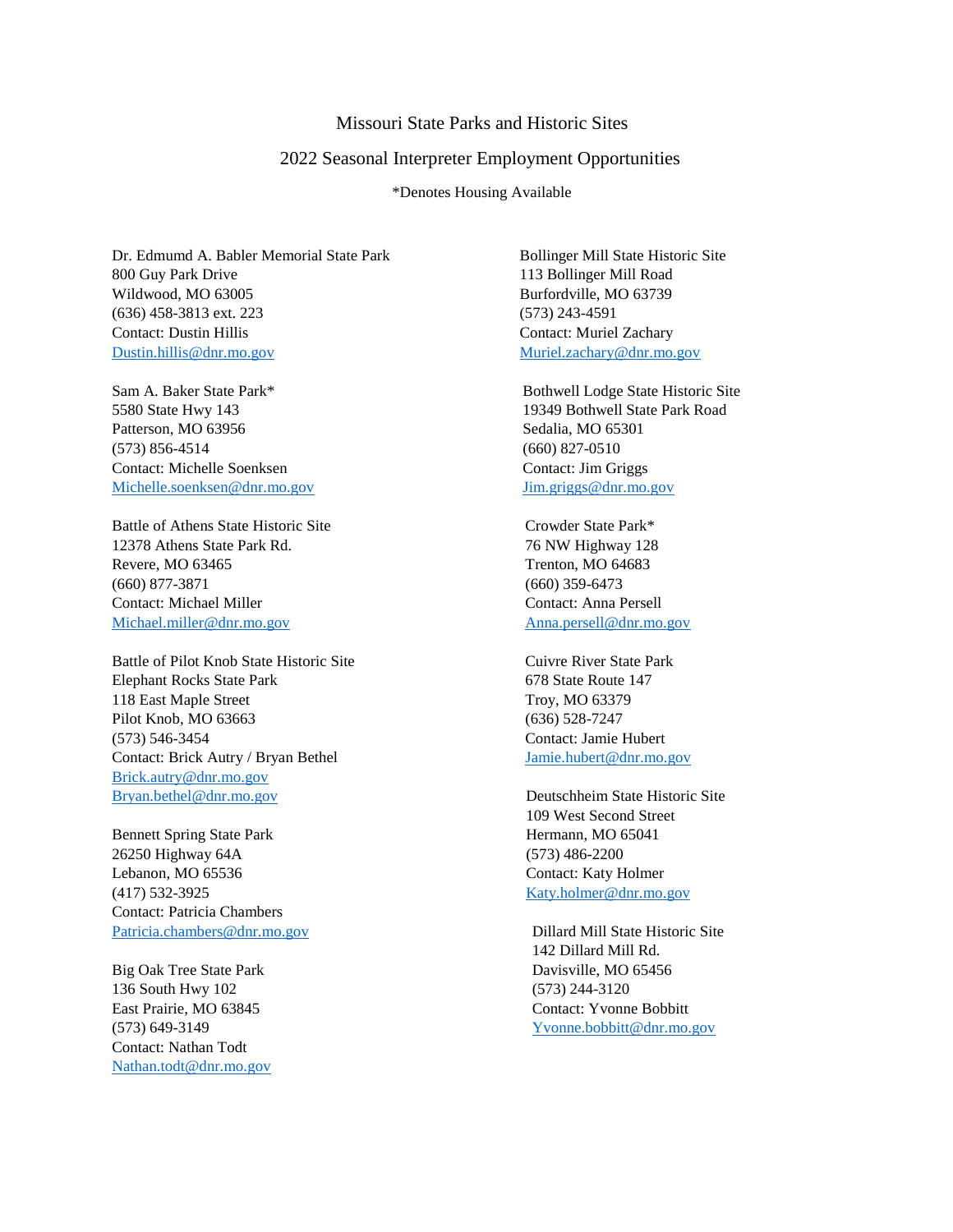Cedar Hill, MO 63016 Macon, MO 63552 (636) 257-3788 (660) 773-5229 Contact: Erik Otto Contact: Jered Wisdom

Graham Cave State Park Mastodon State Historic Site\* Danville, MO 63361Imperial Imperial Imperial, MO 63052 (573) 564-3476 (636) 464-2976 Contact: Alice Johnson Contact: Brooke Maher [Alice.johnson@dnr.mo.gov](mailto:Alice.johnson@dnr.mo.gov) [Brooke.maher@dnr.mo.gov](mailto:Brooke.maher@dnr.mo.gov)

Harry S. Truman State Park Meramac State Park Meramac State Park Meramac State Park Meramac State Park Meramac State Park Meramac State Park Meramac State Park Meramac State Park Meramac State Park Meramac State Park Meram 28761 State Park Road West 115 Meramec Park Drive Warsaw, MO 65355 Sullivan, MO 53080 (660) 438-7713 (573) 468-8155 Contact: Luke Johnson Contact: Brian Wilcox [Luke.johnson@dnr.mo.gov](mailto:Luke.johnson@dnr.mo.gov) Brian.wilcox@dnr.mo.gov

Hunter-Dawson State Historic Site Missouri Missouri Mines SHS 312 Dawson Rd. P.O Box 492 New Madrid, MO 63869 Park Hills, MO 63601 (573) 748-5340 (573) 431-6226 [Vicki.jackson@dnr.mo.gov](mailto:Vicki.jackson@dnr.mo.gov) [Mark.hodges@dnr.mo.gov](mailto:Mark.hodges@dnr.mo.gov)

Johnson's Shut-Ins State Park\* 148 Taum Sauk Trail Montauk State Park\* Middlebrook, MO 63656 345 County Road 6670 (573) 546-2450 ext. 1001 Salem, MO 65560 Contact: Krista Kennon (573) 548-2225 [Krista.kennon@dnr.mo.gov](mailto:Krista.kennon@dnr.mo.gov) Contact: Kaylyn Dalbom

Knob Noster State Park\* Knob Noster, MO 65336 7850 N. State Highway V (660) 563-2463 Ash Grove, MO 65604 Contact: Chris Edmondson (417) 751-3266 [Chris.edmondson@dnr.mo.gov](mailto:Chris.edmondson@dnr.mo.gov) Contact: Mike Busekrus

Lake of the Ozarks State Park & Ozark Caverns\* Pomme De Terre State Park 823 Ozark Caverns Rd. 23451 Park Entrance Rd. Linn Creek, MO 65052 Pittsburg, MO 65724 573-346-2500 (417) 852-4291 Contact: Morgan Carson Contact: Brain Miller [Morgan.carson@dnr.mo.gov](mailto:Morgan.carson@dnr.mo.gov) [Brian.miller@dnr.mo.gov](mailto:Brian.miller@dnr.mo.gov)

Don Robinson State Park\* Long Branch State Park\* 9275 Byrnesville Road 28615 Visitor Center Road [Erik.otto@dnr.mo.gov](mailto:Erik.otto@dnr.mo.gov) [Jered.wisdom@dnr.mo.gov](mailto:Jered.wisdom@dnr.mo.gov)

217 Highway TT 1050 Charles J Becker Drive

Contact: Vicki Jackson Contact: Mark Hodges or Art Hebrank Art.hebrank@dnr.mo.gov

[Kaylyn.dalbom@dnr.mo.gov](mailto:Kaylyn.dalbom@dnr.mo.gov)

873 SE 10<sup>th</sup> Nathan Boone Homestead State Historic Site Michael.busekrus@dnr.mo.gov